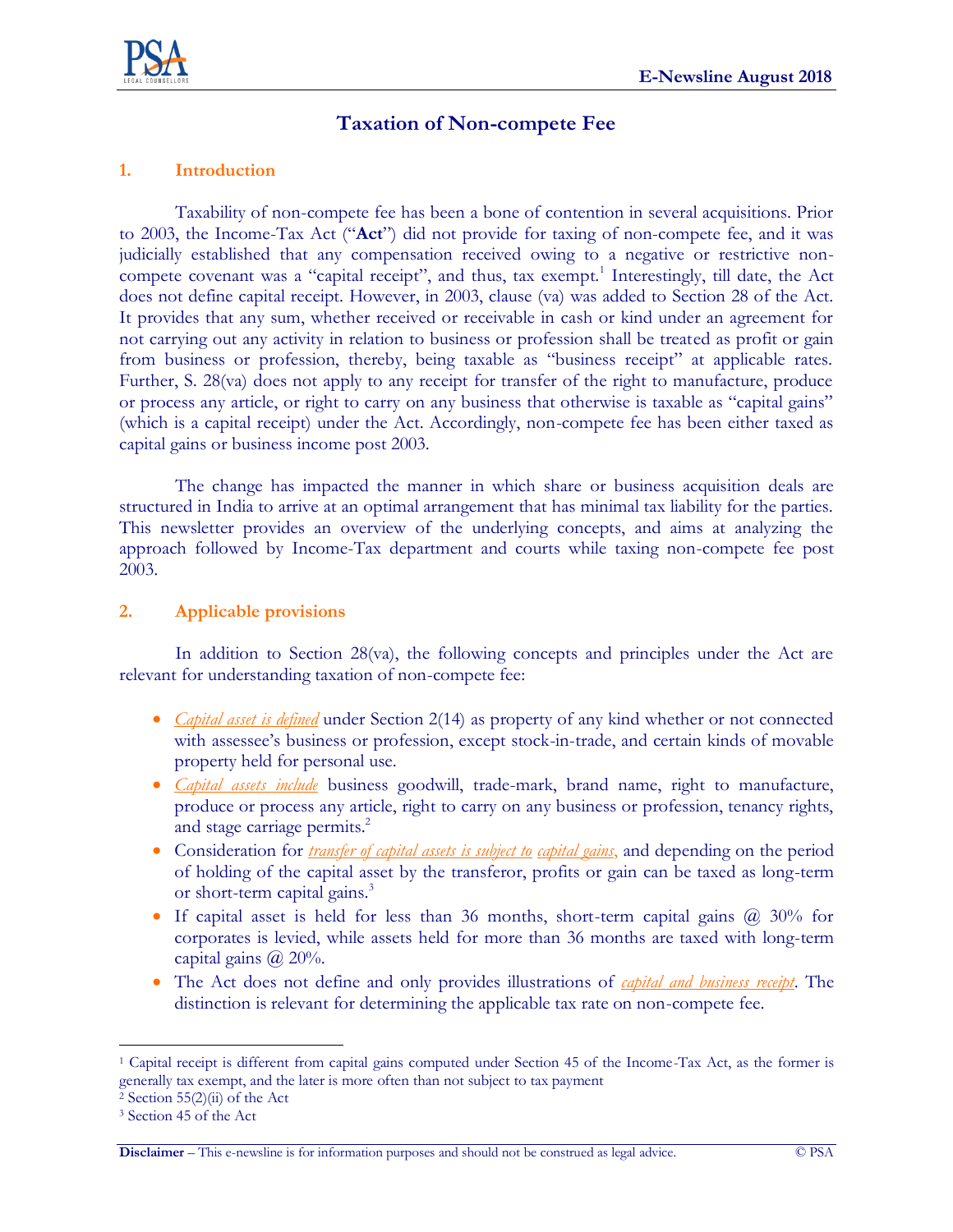

- For (i) Indian companies, business income is taxed  $(20,30)$ %, and (ii) individuals, tax rate will be calculated as per applicable slabs.
- There are *no set tests or parameters for demarcating capital and business receipts*.
- Generally, *courts have observed that the compensation shall be capital receipt if the assessee has lost the source of income*.
- In such cases, *the tax authorities should limit their analysis to tax non-compete fee as capital gains and not as business receipt* under Section 28(va).

## **3. Approach of Income-Tax department and Judiciary**

The transacting parties prefer to compute their tax liability as long-term capital gains for lower tax rate  $\omega$ 20% and absence of any legal requirement for the acquirer to withhold tax at source. Nevertheless, courts have to analyze all the foregoing provisions at #2 above for determining the tax liability. While this exercise may appear simple, interpretation of the abovementioned principles has resulted in conflicting decisions on taxation of non-compete fee in share or business acquisition transactions. Each case has been determined on specific facts. In the following paragraphs, some select cases are analyzed to provide an insight on the varied approaches.

#### **3.1 Transfer of entire business**

3.1.1 In *CIT v. Chemech Laboratories Ltd*, 4 the assessee company was engaged in the business of manufacturing and marketing pharmaceuticals. It transferred its business (comprising of brand, permits under drugs law, technology, etc.) to the transferee company under 3 distinct agreements (brand acquisition, consultancy and non-compete), and for a cumulative consideration of INR 60 million (USD 854,760).<sup>5</sup> The non-compete agreement was specifically made an integral part of the brand acquisition agreement. Further, the parties expressly acknowledged that the restrictive noncompete covenants were reasonable, essential for protecting parties' interest, and the total consideration factored compensation thereof. However, no specific value was identified as noncompete fee. During tax assessment, the assessee allocated the entire consideration towards transfer of the business as capital asset, thereby computing tax as capital gains. To the contrary, the assessing officer (**AO**) bifurcated the total consideration and treated INR 40 million (USD 569,760) as non-compete fee, levying higher tax on it as business receipt under S. 28(v). The assessee challenged AO's computation before the Income-Tax Appellate Tribunal (**ITAT**). ITAT adjudicated in the assessee's favour and observed that the entire consideration arose from business transfer which must be taxed as capital gains. Further, ITAT held that the "dominant purpose" of the agreements was to transfer the business, and non-compete was incidental to such key purpose.

3.1.2 Against ITAT's decision, the Income-Tax department went in appeal to the Madras High Court. The court relied on the contractual clauses (as discussed above) to decipher parties' intent. It observed that the parties intended to factor non-compete consideration towards the total payment, and it was irrelevant to determine the main purpose of the contract. Based on such contractual intent, the court overruled ITAT's decision and partially allowed department's claim. The high court determined INR 10 million as a reasonable non-compete fee and ordered the assesse to pay tax on it as business receipt under Section 28(va).

 $\overline{a}$ <sup>4</sup> Decision of Madras High Court in tax case appeal No. 1492 of 2007 decided on December 23, 2016

<sup>&</sup>lt;sup>5</sup> USD 1 = about INR 70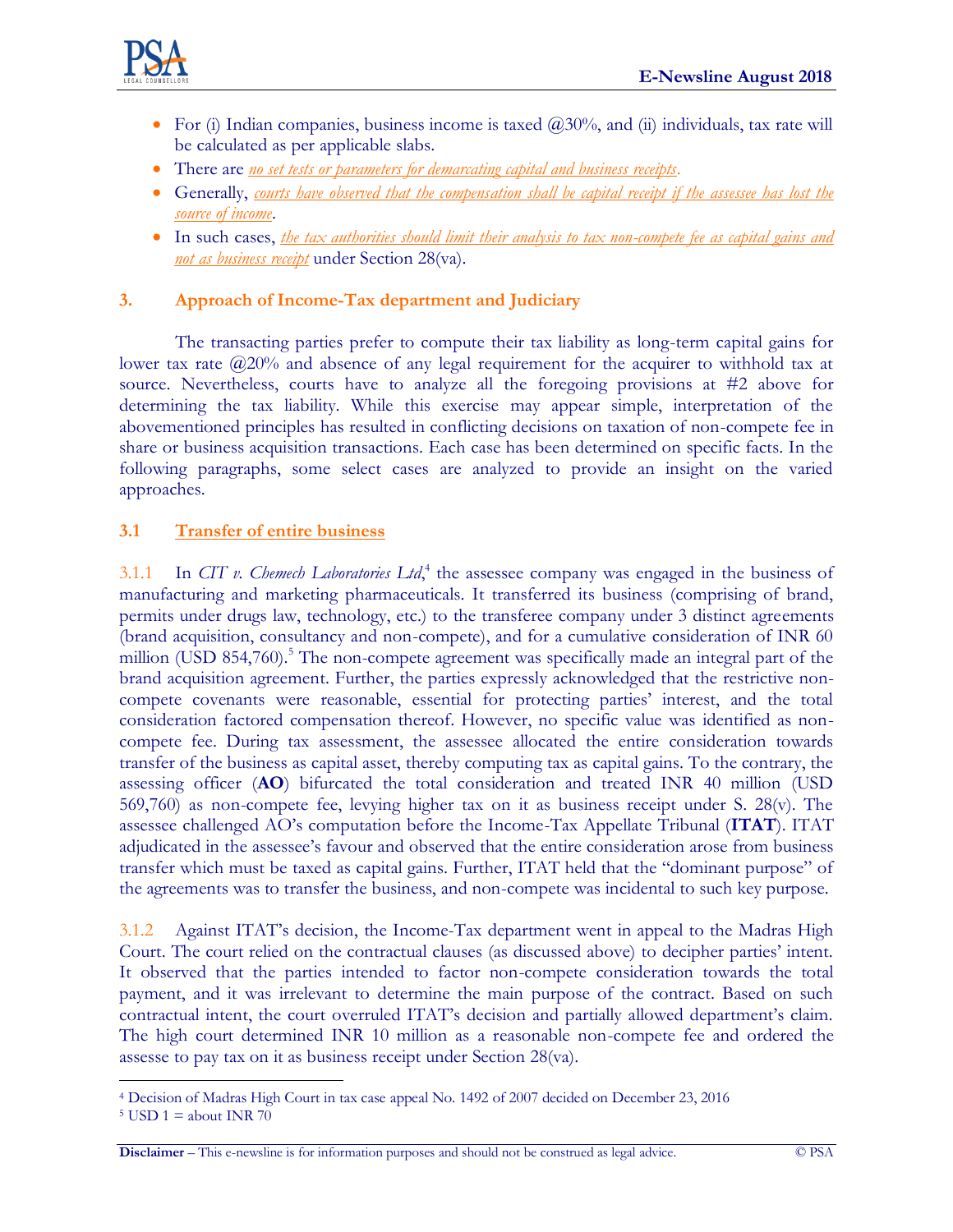

3.1.3 *Inference*: If parties to an acquisition transaction intend to factor non-compete fee towards total consideration, AO can determine some proportion towards such fee and levy higher tax under Section. 28(va). In such cases, the nature of transaction is irrelevant for adjudication.

## **3.2 Transfer of specific assets or business divisions**

3.2.1 In *Commissioner of Income-Tax v. Mediworld Publications Pvt. Ltd*,<sup>6</sup> the assessee company entered into a specified assets transfer agreement with CMP Media India Private Limited for sale of all rights, titles, and interests in specified assets (such as periodicals, products, IPR, goodwill, customer database, records, etc.) of its healthcare journals and communications business at a cumulative consideration of INR 38 million (USD 541,272). Pursuant to this, assessee agreed to non-compete obligations and relinquished its right to carry on any business involving, or relating to, or competing with the transferred specified assets for 6 years. The assessee had a separate clinical trial business division, which was not covered under the transaction. Additionally, there was no specific contractual clause that suggested parties' intent to allocate any part of the consideration towards non-compete obligation. The assessee filed returns with long-term capital gains @20% on the entire consideration. However, AO imposed higher tax on the entire consideration as business receipts, premised on the rationale that assessee (i) had merely surrendered his right to the business of publishing healthcare journals amounting to compensation for not carrying on a business activity under Section 28(va), and (ii) there was no transfer of the whole business. The assessee challenged AO's determination before ITAT, which ruled in assessee's favour. ITAT held that the transaction in effect was transfer of whole healthcare journal and communications business and liable to long-term capital gains tax.

3.2.2 The department went in appeal to the Delhi High Court. The court observed that under the agreement, intangible assets such as trademark, copyright, goodwill were sold to the transferee, which are expressly recognised as capital assets, the consideration was primarily received for transfer of the assets and liabilities, and was not solely for non-compete obligations. Further, it observed that it was wrong to hold that the assessee had given up only his right to carry on business of publishing healthcare journals and communication, and that same was merely a part of the agreements. Accordingly, the court ruled in favor of the assessee and ordered taxation of the entire consideration as capital gains.

3.2.3 *Inference:* Parties' intent and the overall nature of transaction is important to determine whether non-compete fee has to be separately calculated and taxed. If no such inference is possible from the contract, restrictive covenant refraining the assessee from carrying on competing business cannot be taxed as business receipt under Section 28(va), and the entire consideration is liable for capital gains taxation.

# **3.3 Transfer of non-controlling shares**

3.3.1 In *Mrs. Hami Aspi Balsara v. the ACIT*,<sup>7</sup> the assessee executed a share purchase agreement to transfer her shareholding in 3 companies to Dabur India Limited. The share purchase price was mutually determined by the parties, and the agreement prohibited the assessee from carrying on similar business in India for 5 years from completion of the transaction. It was specifically

 $\overline{a}$ 

<sup>6</sup> 2011 VAD (Delhi) 362

<sup>7</sup> MANU/IU/0114/2009

**Disclaimer** – This e-newsline is for information purposes and should not be construed as legal advice. © PSA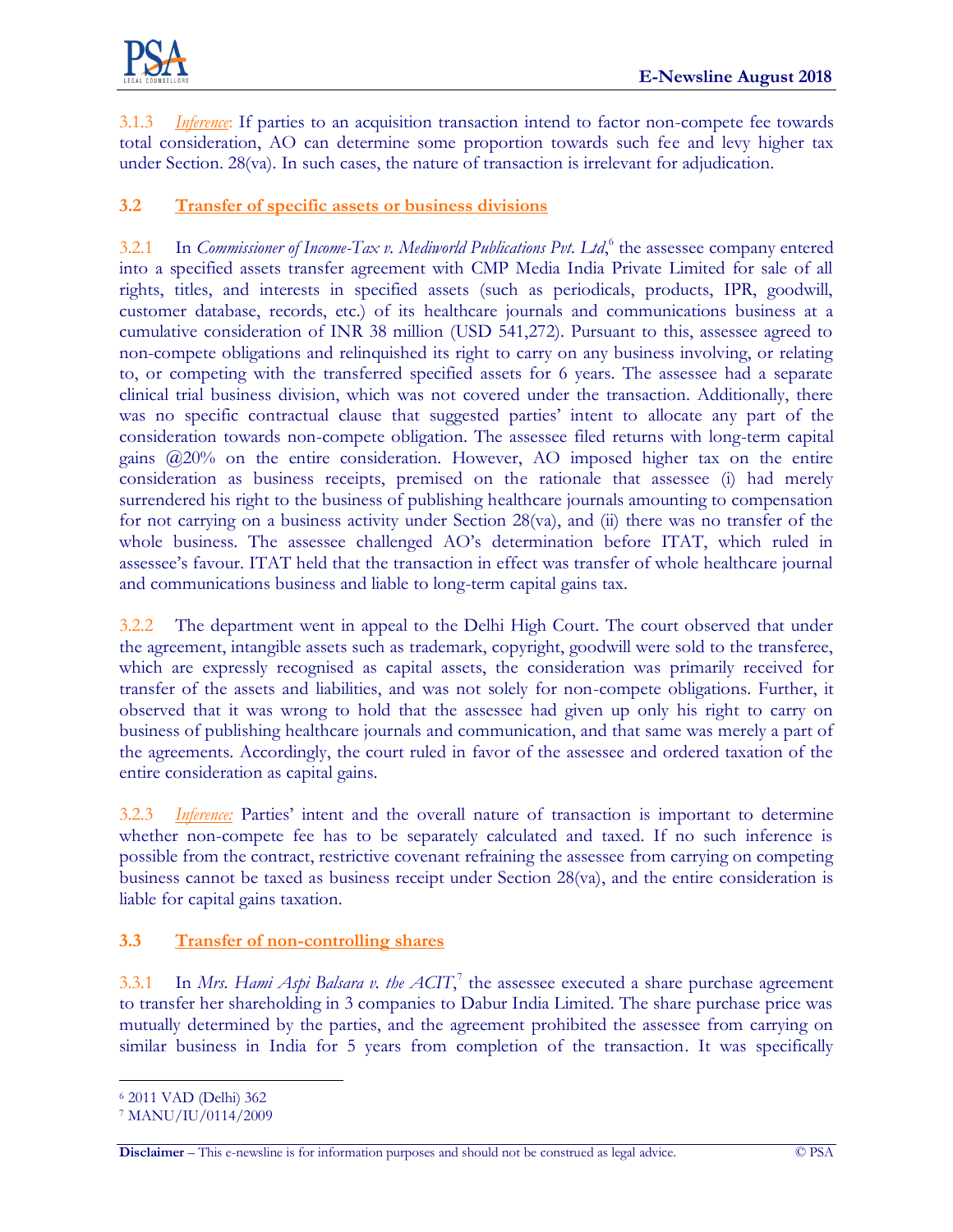acknowledged that the purchase price was sufficient consideration for the non-compete obligation and no bifurcation was provided. At the time of tax computation, the assessee calculated her tax liability as capital gains on transfer of shares, but AO revised the filings to add tax on noncompete fee under Section 28(va). Since the agreement was silent on non-compete fee, AO calculated non-compete fee to be the difference in book value of shares and consideration paid, resulting in a higher tax liability. Such computation was challenged on the ground that basis of computing non-compete fee was unreasonable and against share valuation principles, since about 80% of the share consideration was treated as non-compete fee.

3.3.2 The assesse appealed to ITAT which rejected AO's tax determination. ITAT upheld assessee's contentions and observed that the assessee *per se* had no obligation to identify separate non-compete fee and pay tax on it as business income. ITAT also explained the scenario where non-compete arrangements will be taxed as business income under Section 28(va) *versus* where they will be considered as capital gains and charged under Section 45. In cases where capital asset is in the nature of assessee's right to carry on business, then non-compete consideration will be liable for capital gains. However, where the non-compete relates to an assessee who is actually carrying on the business and does not merely have a right, the tax shall be charged as business income. Applying these principles, ITAT observed that the assessee was merely a shareholder and was not actually carrying on the concerned business, which was carried on by the respective companies where she held shares. Thus, there was only transfer of the right and there was no tax incidence under Section 28(va).

3.3.3 *Inference:* This decision pertains to a shareholder who did not control operations of the company. To this extent, it is distinguishable from the principles applied in cases at #3.1 and 3.2 above, where the assessee was the company that actually carried on the business or owned the assets transferred. However, ITAT has completely disregarded intent of the transferor shareholder that non-compete fee was factored in the consideration, which was taken into account in cases at #3.1 and 3.2 above. In any event, based on this ruling, it emerges that while determining tax liability of non-compete consideration, it is important to analyze if the non-compete is on the assessee who is carrying any business or on one who has merely a "right" to carry on any business. Where non-compete is on the former, tax will be imposed as business income, while in case of later, it will be imposed as capital gains.

# **3.4 Transfer of controlling shares**

3.4.1 In *Ramesh D. Tainwala v. ITO*,<sup>8</sup> the assessee promoters of Tainwala Polycontainers Ltd., a company engaged in manufacture and marketing of polyethylene containers, entered into a share purchase agreement for transferring their controlling shareholding interest and operations of the company to Time Packaging Ltd., another company engaged in similar business. The agreement obligated the promoters to not engage in any competing business, directly or indirectly for 11 years and a separate consideration of INR 40 million was allocated as non-compete fee. The assessee considered the non-compete fee as a capital receipt and sought tax exemption, while the AO taxed the non-compete fee as business income under Section 28(va).

3.4.2 The assessee challenged AO's determination before ITAT and contended that noncompete fee was compensation for giving up a source of income and must be considered as capital

**Disclaimer** – This e-newsline is for information purposes and should not be construed as legal advice. © PSA

 $\overline{a}$ <sup>8</sup> TS-594-ITAT-2011 (Mum)